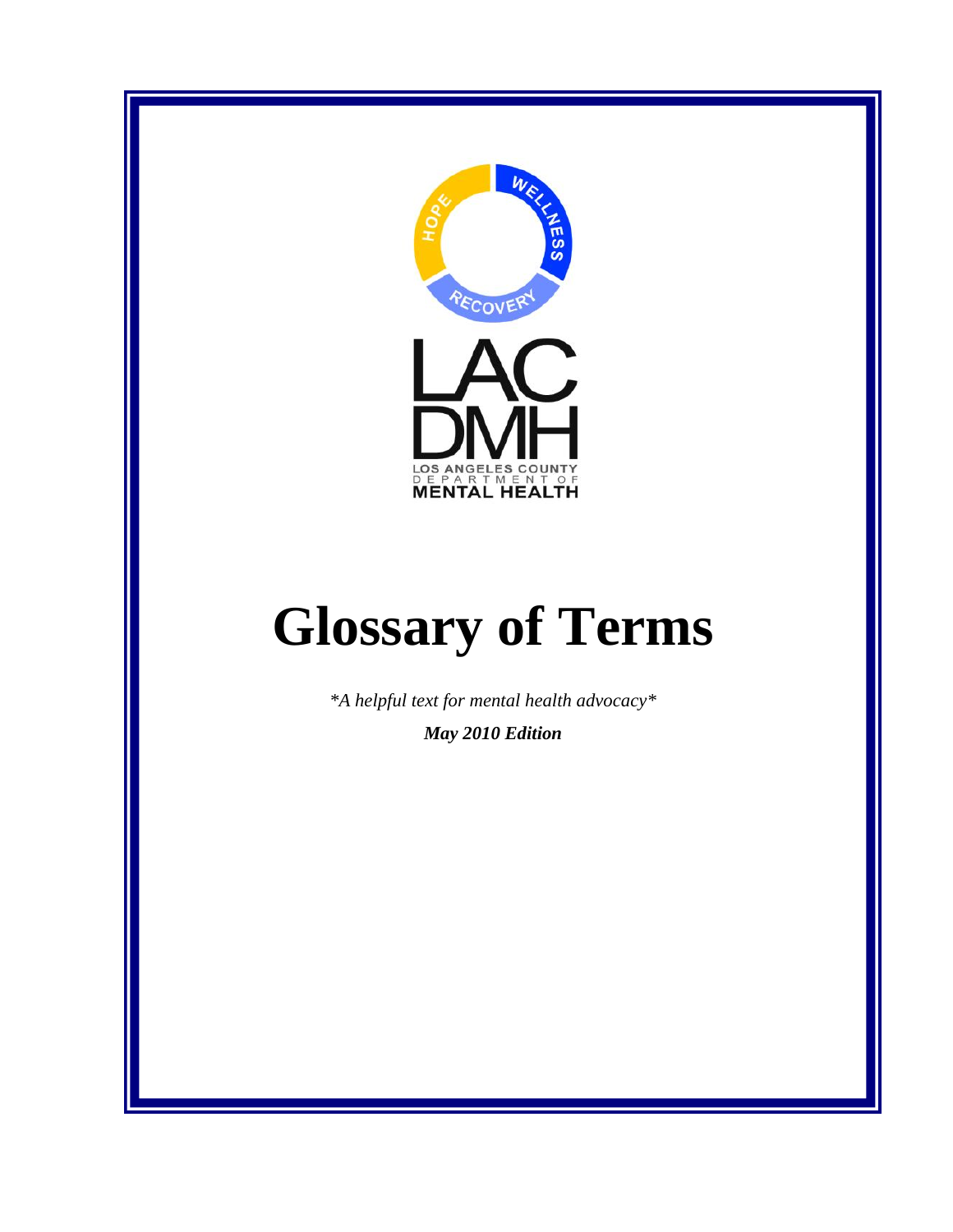

### **Los Angeles County Department of Mental Health**

#### **Glossary of Terms**

**This glossary was created under the Community and Government Relations Division (CGRD) of the Los Angeles County Department of Mental Health. Started in 2008 as a project of UCLA MSW Intern, Stephanie Bartsch, it was later updated in 2009 by two MSW interns, Kimberly Ngiangia from UCLA and Alicia Powell from CSULB. This document has been updated again by UCLA MSW Intern, Alex Raksin, and USC MSW Intern, Nadia Wright.** 

**This document was created to help persons interested in the mental health advocacy to understand the terminologies and concepts used within the mental health system and to have a working knowledge of certain policies that affect the system.** 

**This is a living document and it is open to the addition of terms or feedback. To comment or add to this document please email Adrienne Hament, LCSW at ahament@dmh.lacounty.gov.**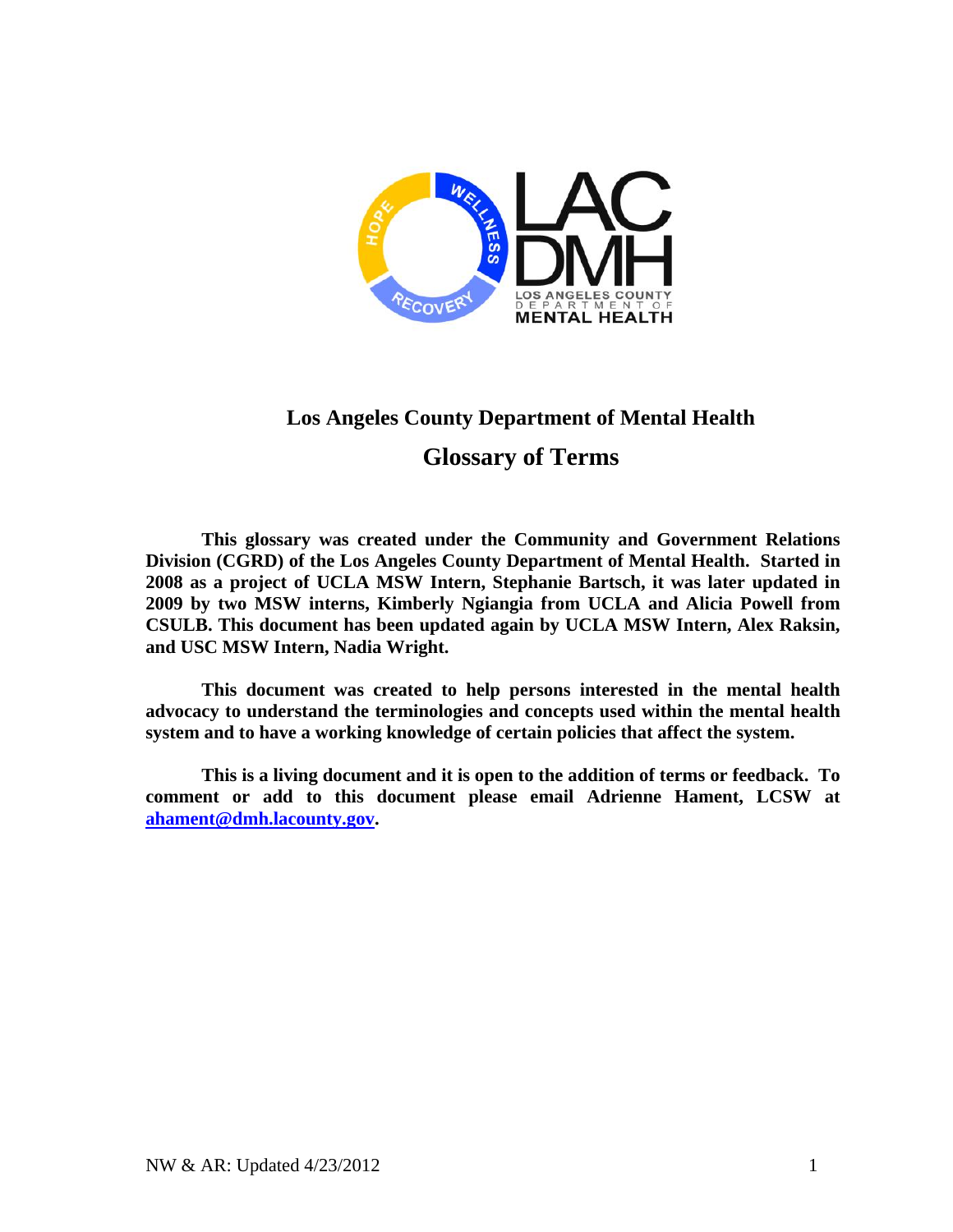- **"200% Poverty"** references the Federal Poverty Level. 200% poverty means those making less than twice the poverty level.
- **"5150"** refers to Section 5150 is a section of California's Welfare and Institutions Code (specifically, the Lanterman-Petris-Short Act or "LPS") which allows a qualified officer or clinician to involuntarily confine a person deemed a danger to himself, herself, and/or others[1] and/or gravely disabled. A qualified officer, which includes any California peace officer, as well as any specifically designated county clinician, can request the confinement after signing a written declaration. When used as a term, 5150 can informally refer to the person being confined or to the declaration itself.

| 200% Federal Poverty  |         |          |
|-----------------------|---------|----------|
|                       | Level   |          |
| Family<br><b>Size</b> | Gross   | Gross    |
|                       | Annual  | Monthly  |
|                       | Income* | Income*  |
| 1                     | \$1,805 | \$21,660 |
| $\overline{2}$        | \$2,429 | \$29,140 |
| 3                     | \$3,052 | \$36,620 |
| $\overline{4}$        | \$3,675 | \$44,100 |
| $\overline{5}$        | \$4,299 | \$51,580 |
| 6                     | \$4,922 | \$59,060 |
| 7                     | \$5,546 | \$66,540 |
| 8                     | \$6,170 | \$74,020 |
| 9                     | \$6,794 | \$81,500 |
| 10                    | \$7,418 | \$88,980 |

- **"AB 2034"** Assembly Bill No. 2034 provided State general funds that allowed localities to provide comprehensive, integrated services to adults who have serious mental illness and who are homeless or at risk of becoming homeless; or who have recently been released from a county jail or state prison; or who are at significant risk of incarceration or homelessness and do not have access to needed services and supports. Funding for this program was eliminated from the Fiscal Year 07/08 state budget in a line-item veto by the Governor. The AB 2034 program was honored as a model program for individuals with mental illness who are homeless under the President's New Freedom Commission. The program's success provided both inspiration and data on effective practices and helped spur public support for the Proposition 63 ballot initiative enacted into law as the Mental Health Service Act of 2004 (MHSA).
- **"AB 3632"** Assembly Bill No. 3632 entitles students with mental health needs, to a free and appropriate public education in the least restrictive environment.
- **"ACHSA"** is the Association of Community Human Service Agencies. ACHSA represents more than 75 nonprofit community agencies that provide a wide range of child welfare, mental health, and juvenile justice services for vulnerable individuals and families in Los Angeles County. The mission is to promote the role of the private nonprofit sector in mental health and child welfare service delivery and to provide mutual support in pursuit of a more effective community.
- **"AOT"** stands for Assisted Outpatient Treatment. Assisted outpatient treatment is sustained and intensive court-ordered treatment in the community for those most overcome by the symptoms of severe mental illness. The treatment mechanism is only used until a person is well enough to maintain his or her own treatment regimen. Serving as a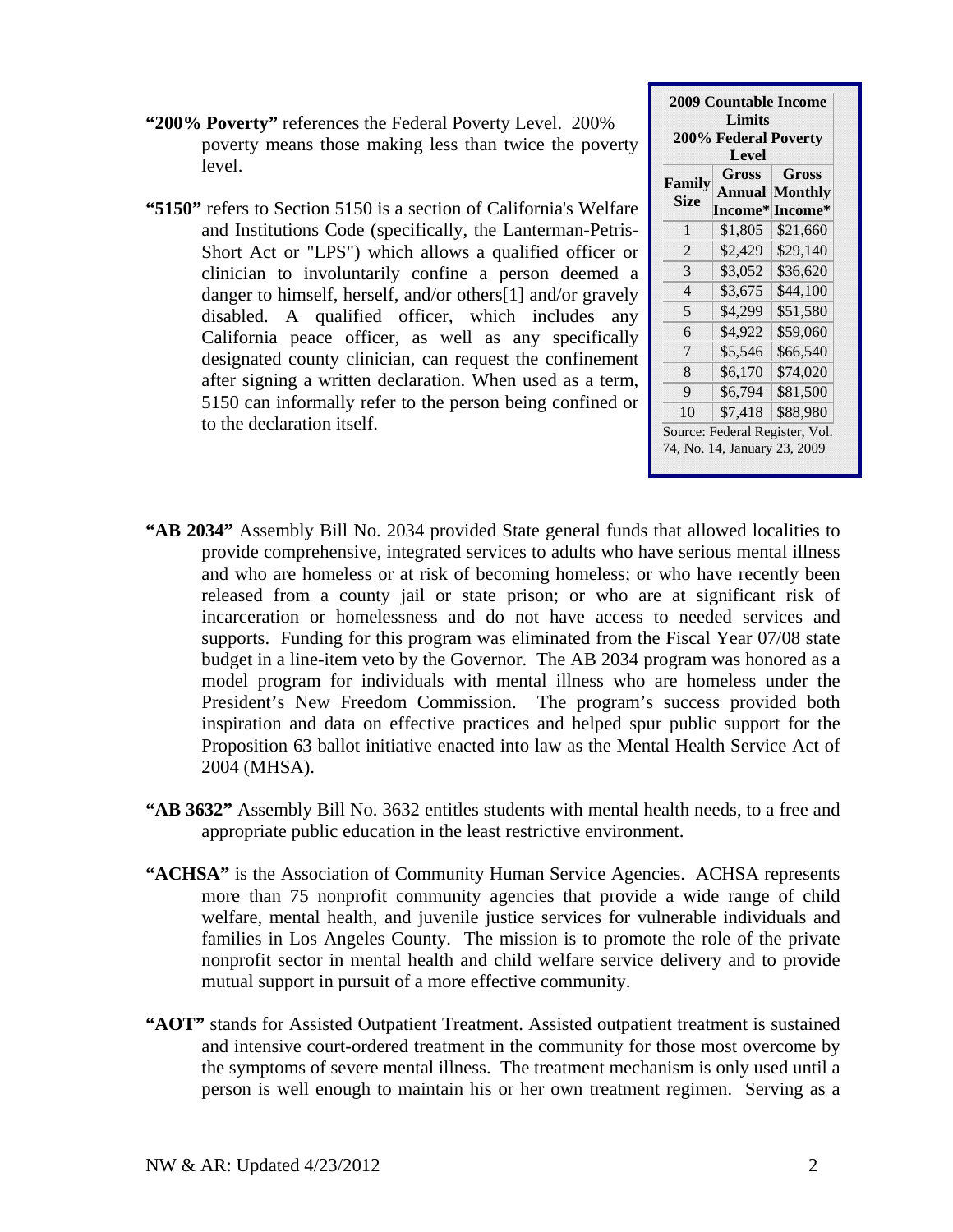bridge to recovery for those released from inpatient facilities as well as an alternative to hospitalization, assisted outpatient treatment can stop the "revolving door" of repeated hospitalizations, jails, and homelessness.

- **"Block Grant"** In a federal system of government, a block grant is a large sum of money granted by the national government to a regional government with only general provisions as to the way it is to be spent. This can be contrasted with a categorical grant which has more strict and specific provisions on the way it is to be spent. An advantage of block grants is that they allow regional governments to experiment with different ways of spending money with the same goal in mind.
- **"Benefits establishment"** is a program of the Comprehensive Community Care plan (CCC). It was discovered that many clients of LACDMH are eligible for MediCal but did not apply for it. It was resolved that clients would be screened and given help in applying for MediCal so that LACDMH could receive income for providing services to these clients and thereby increase income for the county.
- **"Board letter"** This is the official proposal/request to the Board of Supervisors to use department funding for a specific purpose. The Board Letter must be approved by the Supervisors in order for any funding to be released.
- **"BOS"** stand for Board of Supervisors and refers to the Los Angeles County Board of Supervisors that oversee all county departments, including LACDMH. This Board is an elected body.



Gloria Molina 1st District

Mark Ridley-Thomas Zev Yaroslavsky 2nd District 3rd District

Don Knabe Michael D. Antonovich 4th District 5th District Chairman

- **"CAMP"** is the Los Angeles Police Department Case Assessment and Management Program.
- **"CAO"** is the Chief Administrative Officer. This position was replaced by the CEO in the restructuring of 2007.
- **"CBO"** is a Community-based organization
- **"CEO"** is the Chief Executive Officer.Currently, this position is held by Bill Fujioka.
- **"CCAC (Cultural Competence Advisory Committee)"** The California Department of Mental Health (CDMH) Director established the Cultural Competence Advisory Committee (CCAC) as a statewide advisory group to CDMH Office of Multicultural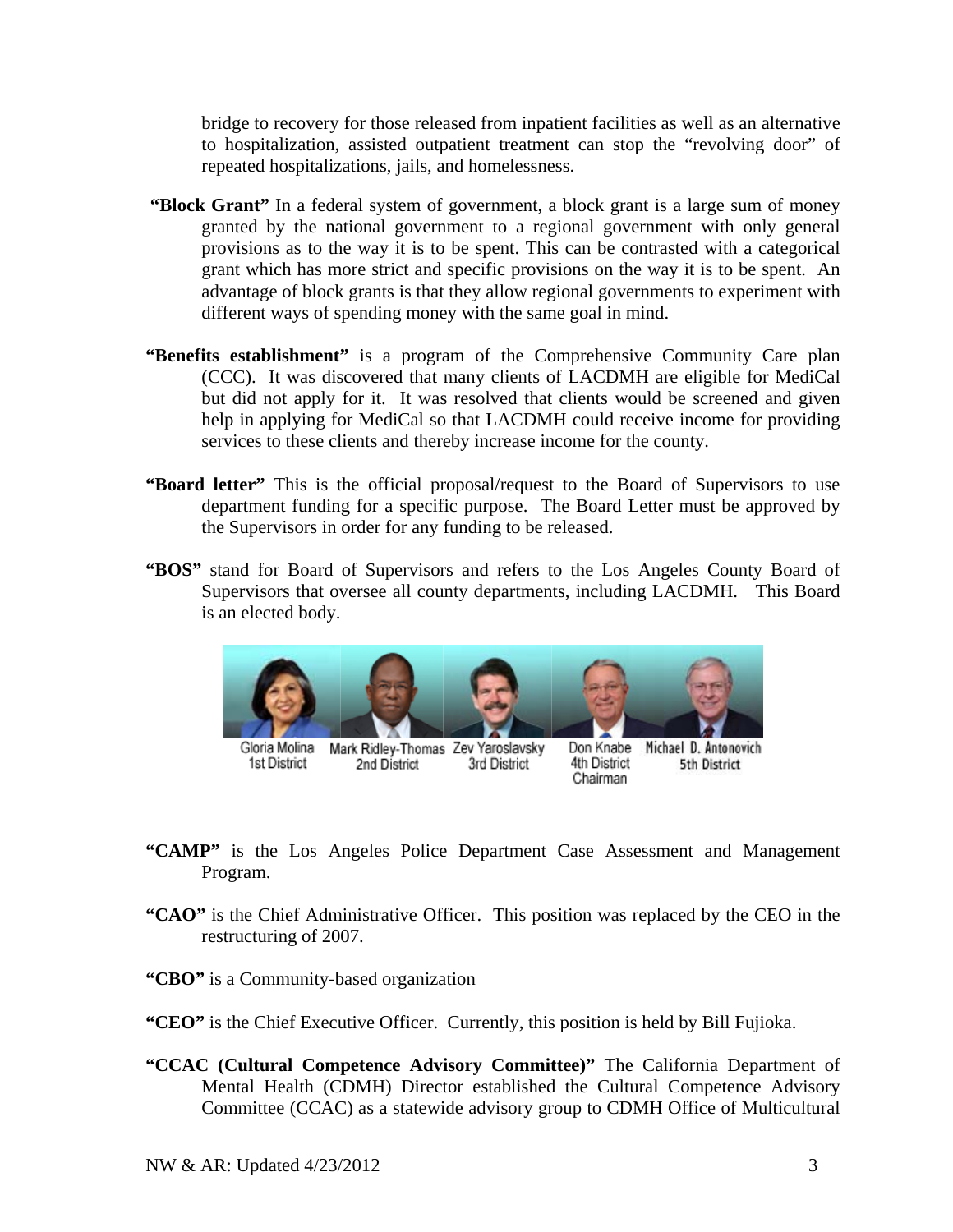Services as mandated in the Federal Waiver Request. This group plays a critical role in supporting the Department in the development and direction of cultural competency standards. The CCAC is comprised of representatives from the California Mental Health Directors Association, mental health consumers and family members, cultural competency consultants, ethnic-specific programs, and university affiliates.

- **"CCC"** is the Comprehensive Community Care plan developed in 2000 under the direction of Dr. Southard. This plan focused on redesigning the current system to become a client and family focused system through changes in both philosophy (Client focused model) and structure (more community involvement, changes in delivery of services).
- **"CDE"** stands for Community Defined Evidence. CDE is defined as a set of practices that communities have used and determined to yield positive results as determined by community consensus over time and which may or may not have been measured empirically but have reached a level of acceptance by the community.
- **"CGRD"** is the Community and Government Relations Division. This division reports directly to Dr. Southard and Kumar Menon is the head of this division.
- **"CiMH"** is the California Institute for Mental Health. The mission of CiMH is to promote excellence in mental health services through training, technical assistance, research, and policy development.
- **"CMHDA"** is the California Mental Health Director's Association. CMHDA provides assistance, information, training, and advocacy to the public mental health agencies that are its members. The mission of the Association is to provide leadership, advocacy, expertise and support to California's county and city mental health programs (and their system partners) that will assist them in serving persons with serious mental illness and serious emotional disturbance.
- **"CMHPC"** is the California Mental Health Planning Council. PL 106-310 re-authorized the Community Mental Health Services Block Grant and reaffirmed the requirement that each state must have a mental health planning council in order to receive the block grant. Federal law requires the Planning Council to perform the following functions: Review the State mental health plan and the annual implementation report and submit to the State any recommendations for modification. Advocate for adults with serious mental illness, children with a severe emotional disturbance, and other individuals with mental illnesses or emotional problems. Monitor, review, and evaluate annually the allocation and adequacy of mental health services within the State.
- "CMS" stands for the Centers for Medicare and Medicaid Services, the US federal agency which administers Medicare, Medicaid, and the State Children's Health Insurance Program.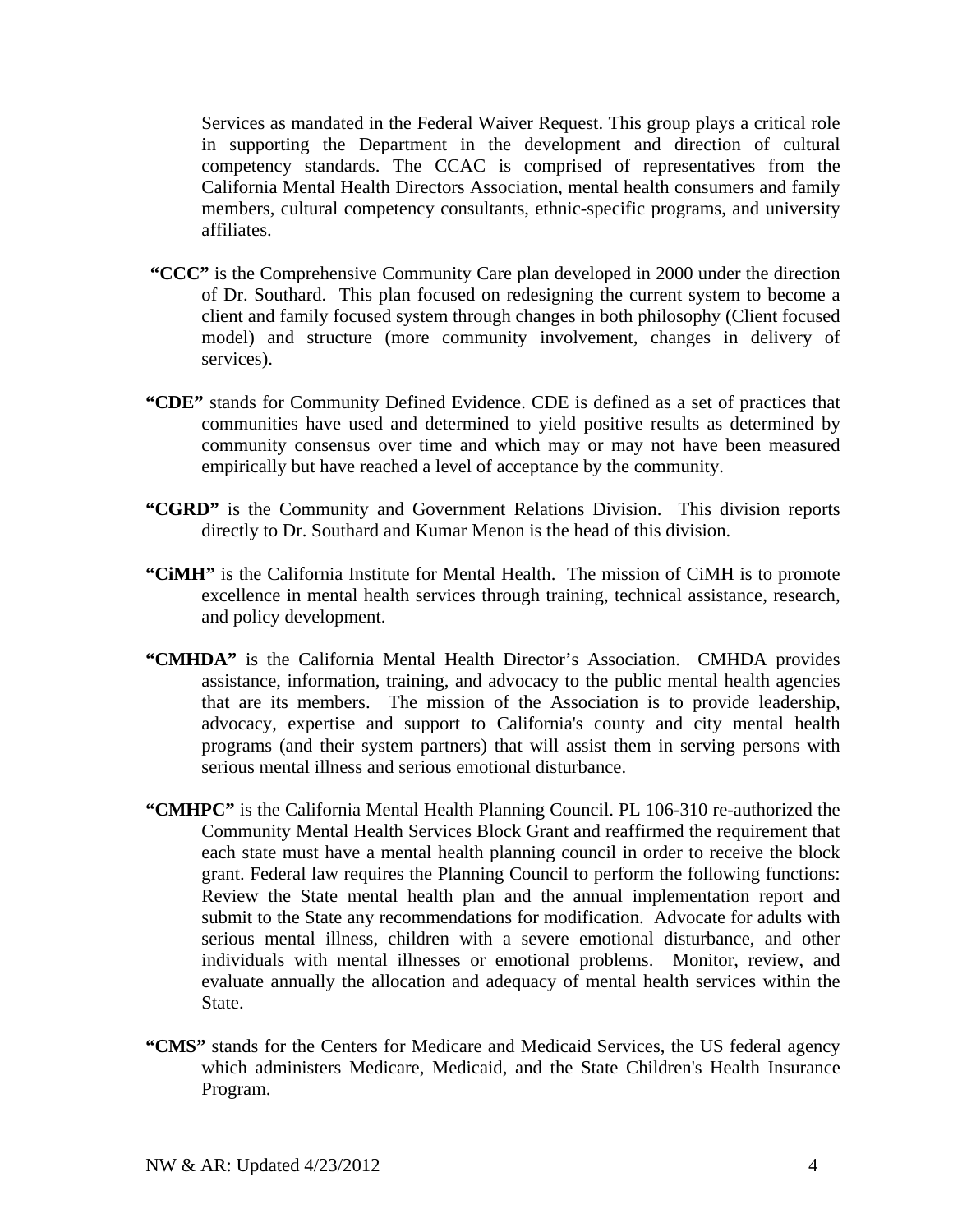- "**COD**" Co-occurring disorders means two or more disorders occurring to one individual simultaneously. Clients said to have COD have more than one mental, developmental, or substance-related disorder, or a combination of such disorders. COD exists when at least one disorder of each type can be established independent of the other and is not simply a cluster of symptoms resulting from a single disorder.
- **"Conservatorship"** is granted when an individual is "gravely disabled" meaning they are unable to provide for their basic personal needs of food, clothing, or shelter. A person or entity is charged with the responsibility of making decisions on behalf of the conserved individual. For Mental Health (LSP) Conservatorships, a mental disorder is required and referrals are made through the Public Guardian's Office (PGO).
- **"Contract Providers"** LACDMH contracts with community based providers for the delivery of mental health services and supports. Contract providers offer services throughout the county and for all ages.
- **"County Counsel"** is the lawyer part of the county. This department provides legal council for the county. Every plan must go through the council to make sure that it is not in violation of the law.
- **"CORS"** or Crisis-oriented recovery services is the department's newest strategy for mental health care delivery, offering short-term services for clients in crisis.
- **"CSAC"** is the California State Association of Counties. The primary purpose of CSAC is to represent county government before the California Legislature, administrative agencies and the federal government. CSAC places a strong emphasis on educating the public about the value and need for county programs and services.
- "**CSS**" is Community Services and Supports. The Community Services and Supports Plan, in general, references planned community-based mental health services and support programs funded under the Mental Health Services Act. The plan must demonstrate community collaboration, cultural competence, client- and family-driven mental health systems and other components that support a recovery and resilience oriented system of care. The CSS plan is the first of five (5) plans that is funded through the California Department of Mental Health for the MHSA.
- "**Cultural Competency**" is the practice of continuous self-assessment and community awareness by service providers to ensure a focus on the specific needs regarding linguistic, socioeconomic, educational, spiritual and ethnic experiences of consumers and their families/support systems relative to their care.
- **"DBH"** is the Department of Behavioral Health.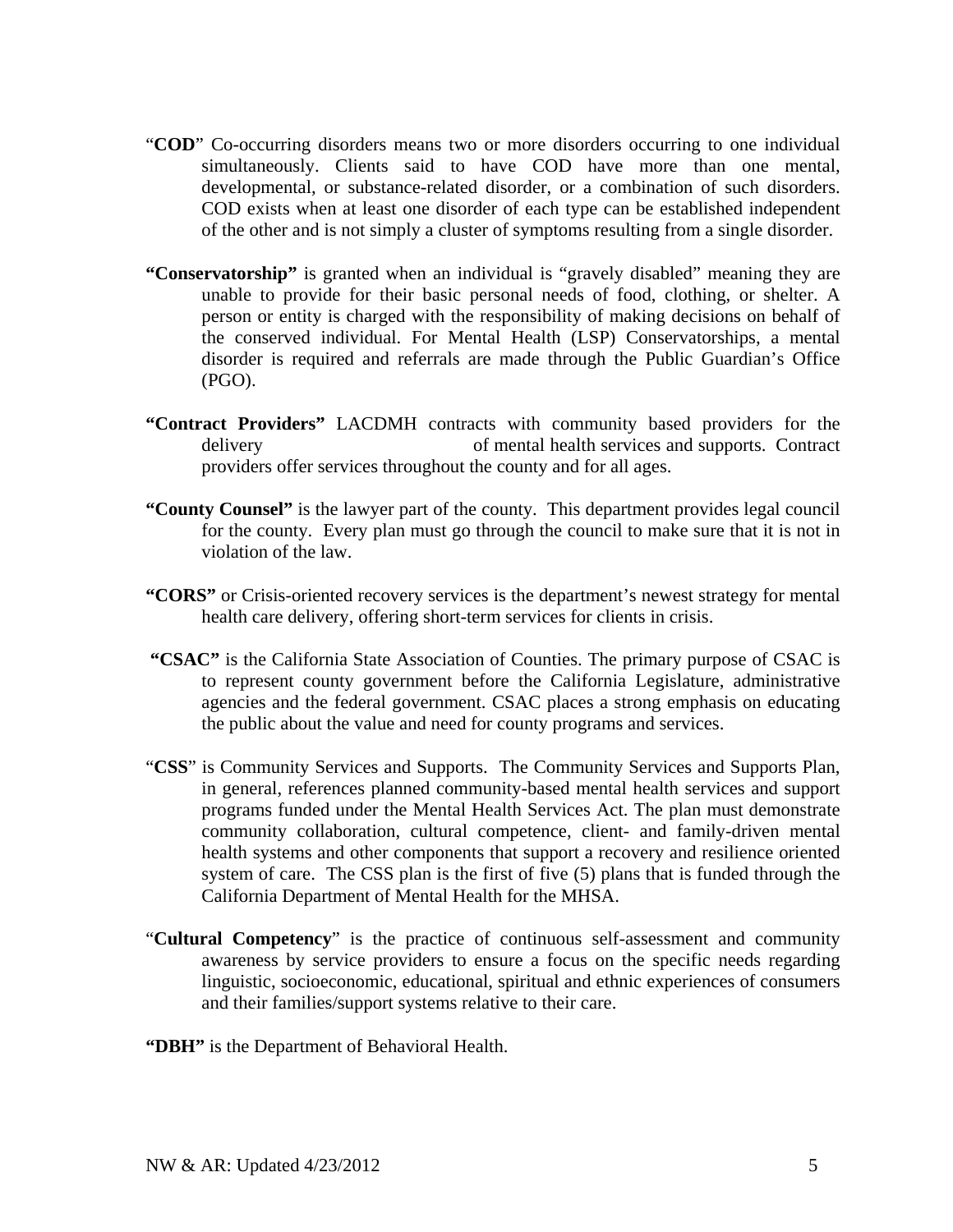- **"DCEO"** stands for Deputy Chief Executive Officer. In the restructuring of 2007 the CAO was replaced by the CEO. DCEO positions were created to oversee different county clusters. The cluster that LACDMH is in reports to DCEO Sheila Shima.
- **"DCFS"** is the Department of Children and Family Services.
- **"Delegated Authority"** Contractor providers are allowed delegated authority to adjust their budget within 20% of their MCA without the approval from the Board of Supervisors.
- **"Delegates"** The Delegates are an advisory group made up of over 100 stakeholders from the community, service providers, consumers, family members and LACDMH staff who together formulated the first MHSA plan, the Community Supports and Services (CSS) plan. This advisory group is currently working on the next MHSA plan, the Prevention and Early Intervention (PEI) plan.
- **"Division of Empowerment and Advocacy"** is a new division that will be fully funded by MHSA to focus on consumers and their families. Eduardo Vega is the division chief.
- **"DMH"** is the Department of Mental Health. The California Department of Mental Health or CDMH regulates portions of the delivery of mental health services. CDMH must approve the local Mental Health Services Act plans to ensure that they are meeting the standards of the act. In addition, CDMH regulates state mental hospitals and some forensics programs.
- **"DSM IV-TR"** is the Diagnostic and Statistical Manual of Mental Disorders, Fourth Edition
- **"Dual Diagnosis"** occurs when an individual has two separate but interrelated diagnoses of a mental illness and a chemical dependency.
- **"EMT"** stands for the Executive Management Team. This team includes Dr Southard (Director), Dr. Robin Kay (Chief Deputy Director), Dr. Rod Shaner (Medical Director), Dr. Beliz (Deputy Director, EOB), Dennis Murata (Deputy Director, Program Support Bureau), Lyn Wallensak (Administrative Deputy), Sandra Thomas (Deputy Director, Specialize Children and Youth Services Bureau), Chris Fierro (Deputy Director of Public Guardian), Dr. Burgoyne (Designee for Academic Partnership), Olivia Celis (Deputy Director, Children and Youth Program Administration), Eduardo Vega (Division Chief, Empowerment and Advocacy), Robert Greenless (Chief Information Officer), Carlotta Childs Seagle (Acting Deputy Director, Older Adult Program Administration), Cathy Warner (Deputy Director, Adult Systems of Care).
- **"EOB"** is the Emergency Outreach Bureau. The EOB is responsible for the administration and coordination of all mobile response services. These include: Psychiatric Mobile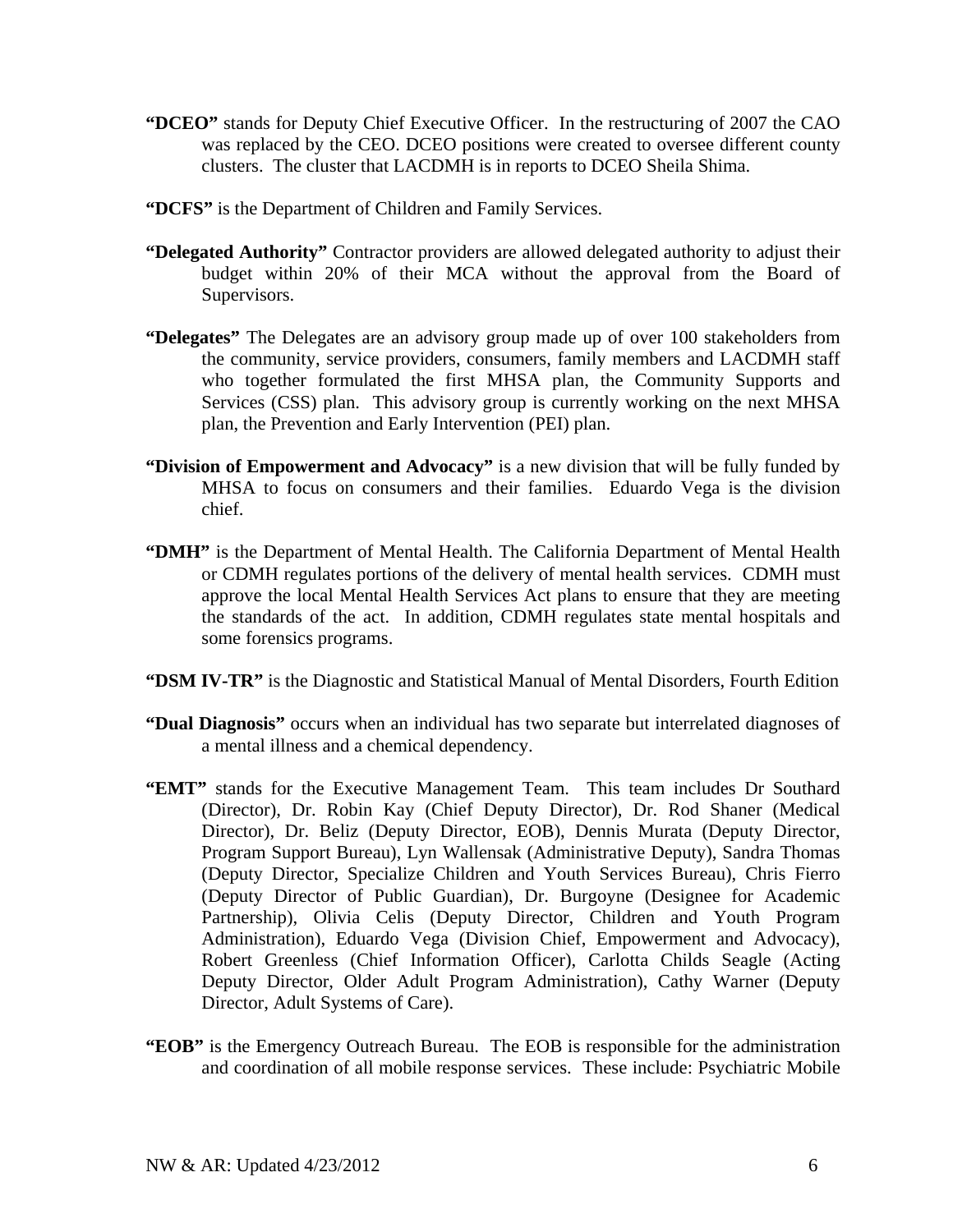Response Teams, LACDMH-Law Enforcement Teams, Homeless Outreach Teams, Emergency Response Teams, MET, and SMART.

- **"EPSDT"** stands for the Early Periodic Screening, Diagnosis, and Treatment (EPSDT) Program, the child health component of Medi-Cal. It's required in every state and is designed to improve the health of low-income children, by financing appropriate and necessary pediatric services.
- "ERT" is the emergency response team. ERT provides on-scene consultation and crisis intervention for natural disasters, critical incidents, and terrorist acts.
- **"EBP (Evidence Based Practices)"** refers to practices that have quantitative and qualitative data showing positive outcomes. These practices have been subject to expert/peer review that has determined that a particular approach or program has a significant level of evidence of effectiveness in public health research literature.
- **"Family to Family**" is the NAMI Family-to-Family Education Program. It is a free, 12 week course for family caregivers of individuals with severe mental illnesses. The course is taught by trained family members. All instruction and course materials are free to class participants. Over 115,000 family members have graduated from this national program
- "**FAQ**" stands for frequently asked questions.
- **"FCCS (Field Capable Clinical Services)."** This "Mental Health Services Act" program (see MHSA below) embeds mental health services within primary care clinics. FCCS DMH mental health teams are physically located at Health Clinics and work hand-inhand with primary care doctors for screening and seamless care of the "whole person."
- **"First 5 California"** is funded by revenues under Proposition 10 and this group works to help children five and under to thrive. Programs funded through First 5 focus on building strong physical and emotional well-being. In 2003, First 5 identified children with mental health needs as a special needs target population.
- "**FSP (Full Service Partnership)**" is the primary category of funding in the Community Supports and Services (CSS) Plan that the MHSA enabled LA County to develop. Alliances between consumers, families and health professionals, FSPs do "whatever it takes" to help consumers move from their illness to hope and then from recovery to wellness. FSPs help not just individuals but families break free from the sort of harmful dependent relationships that can lead to hardships such as homelessness, hospitalization and even incarceration.
- **"Fully Served"** Clients and their family members who receive the full spectrum of mental health services and other community services and supports needed to advance the client's recovery, wellness and resilience are considered to be fully served.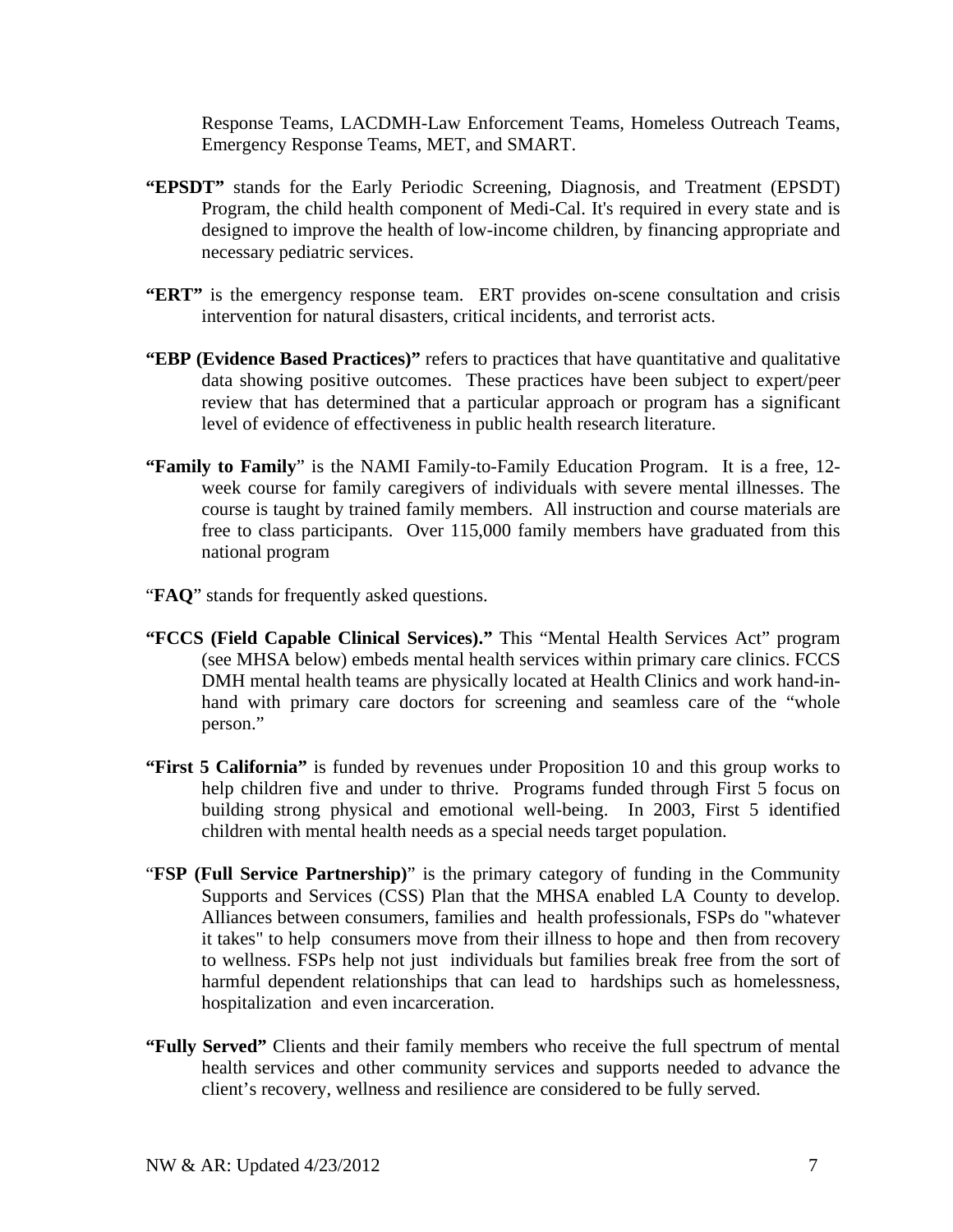- **"Health Deputies"** Each Supervisor's office has a deputy for each county department. The deputy reports to the Supervisor and is the eyes and ears for them on that topic. Each Supervisor has a Deputy for Health that reports to the Supervisory on mental health, public health, health and behavioral services.
- **"HIPAA"** The Health Insurance Portability and Accountability Act (HIPAA) was enacted by the U.S. Congress in 1996. Title II of HIPAA defines numerous offenses relating to health care and sets civil and criminal penalties for them. It also creates several programs to control fraud and abuse within the health care system. However, the most significant provisions of Title II are its Administrative Simplification rules. Title II requires the Department of Health and Human Services (HHS) to draft rules aimed at increasing the efficiency of the health care system by creating standards for the use and dissemination of health care information.
- **"HOPE"** is the Pasadena Police Department Homeless Outreach Psychiatric Evaluation team.
- "HOT" is the Homeless Outreach Team. HOT is dedicated to assisting mentally ill homeless persons at risk for incarceration or involuntary psychiatric hospitalization.
- **"IMD"** stands for Institute for Mental Disease; defined under statue as hospitals, nursing facilities, or other institutions that diagnose, treat and care for persons with mental illness, including medical attention, nursing care and other related services. The federal Olmstead Act of 2000 required that individuals with mental illness be served in the least restrictive environment possible. Current federal law prohibits Medicaid reimbursement for any person over age 21 and under age 65 who resides in an IMD. This creates an incentive to develop and fund a variety of community-based mental health programs. Also, MHSA funds cannot be used to pay for IMD treatment.
- **"IMP"** stands for Indigent Medication Program. Administered by the Medical Director, IMP indigent clients can participate in pharmaceutical companies' Patient Assistance Programs (PAP) to receive free medications if unable to afford out of pocket cost. LACDMH clinics are required to identify clients eligible for PAP in order to reduce indigent individuals' medication cost.
- **"Integrated Plan"** MHSA has five plans and each plan has its own timeline. However, all five plans will end at the same time (in five years) and one year before they end the County must create an integrated plan that combines all five plans. This new plan will be the "integrated plan" and will then be the only plan for MHSA funding.
- **"Katie A."** The National Center for Youth Law (NCYL) is co-counsel in the case of Katie A. v. Bontá, a child welfare reform class action against the California Department of Health Services (DHS), Los Angeles County's Department of Children and Family Services (DCFS), and the California Department of Social Services (CDSS). Advocates seek the establishment and implementation of a community-based mental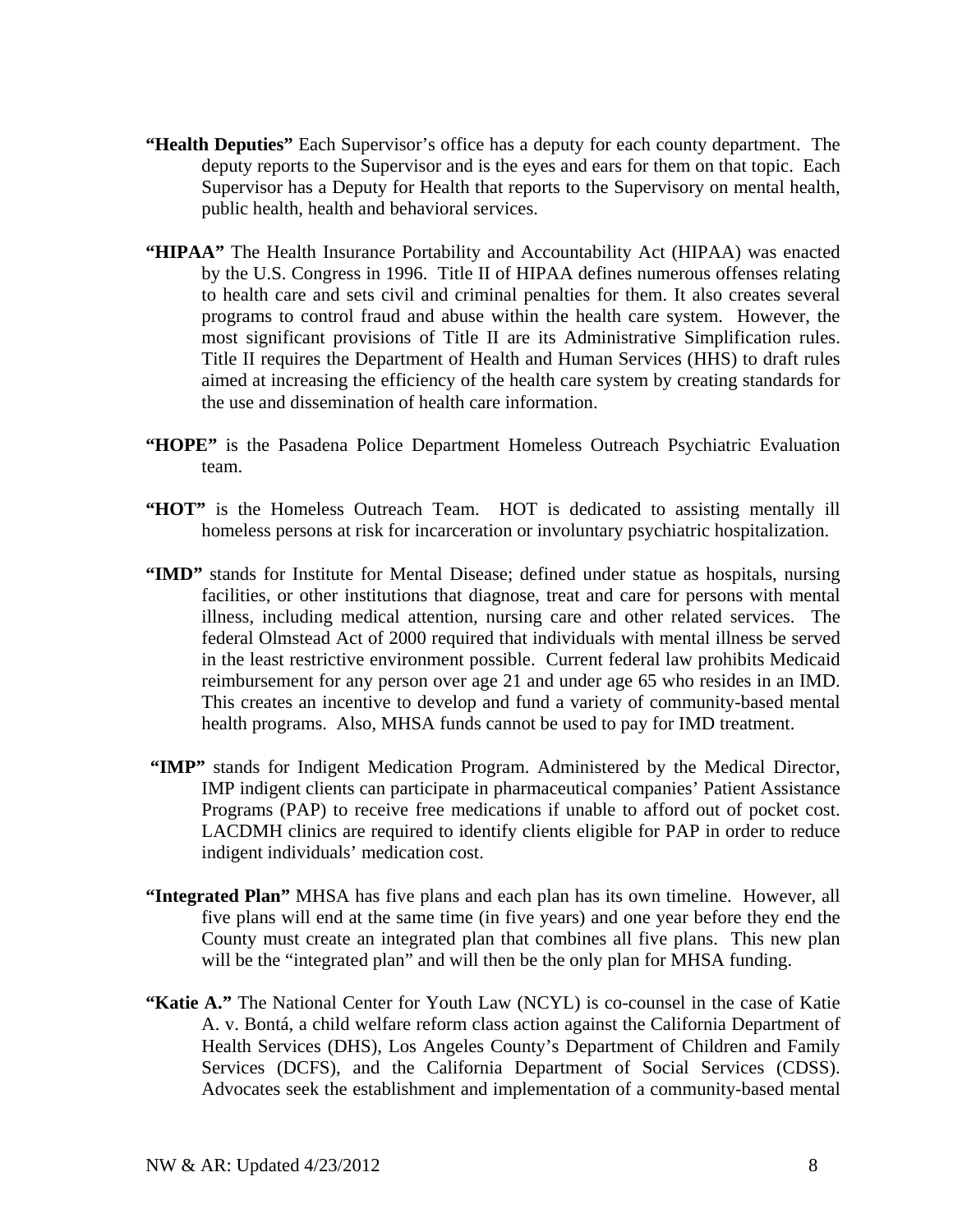health service delivery system for California's children in state foster care or at imminent risk of out-of-home placement. L.A. County entered into negotiations and settled in March of 2003. The settlement obligates the County to a number of comprehensive reforms, including better identification of mental health needs, enhancement of permanency planning, and prompt provision of individualized services designed to promote stability and ensure quality care for children in custody. Plaintiffs also succeeded in committing the County to offering family-based wraparound services to children with mental, emotional, or behavioral issues with the aim of facilitating family reunification and reducing multiple and arbitrary placements.

- **"LACDHM"** stands for the Los Angeles County Department of Mental Health.
- **"LAHSA"**----- the Los Angeles Homeless Services Authority (LAHSA)---- is a Joint Powers Authority established in 1993 as an independent agency by the County and the City of Los Angeles. LAHSA is the lead agency in the Los Angeles Continuum of Care, and coordinates and manages over \$60 million dollars annually in Federal, State, County and City funds for programs providing shelter, housing and services to homeless persons in Los Angeles City and County.
- **"Laura's law"** AB 1421 (also know as "Laura's law) makes assisted outpatient treatment (AOT) available in California. Assisted outpatient treatment's sustained and intensive court-mandated treatment in the community now can help those most overcome by the symptoms of a severe mental illness. The treatment mechanism is used until a person is well enough to again maintain his or her own treatment regimen. And eligibility for assisted outpatient treatment is not predicated solely on dangerousness. A progressive eligibility standard allows programs created under AB 1421 to help people who are vitally in need of care but who do not meet LPS' restrictive dangerousness threshold for inpatient hospitalization.
- **"LGBT"** stands for lesbian, gay, bisexual and transgender.
- **"LGBTQQ"** stands for lesbian, gay, bisexual, transgender, queer and questioning.
- **"LPS"** stands for the Lanterman-Petris-Short Act. This Act went into effect July 1, 1972 in California. The Act in effect ended all hospital commitments by the judiciary system, except in the case of criminal sentencing (e.g. convicted sexual offenders) and those who were "gravely disabled" defined as unable to obtain food, clothing, or housing. It expanded the evaluative power of psychiatrists and created provisions and criteria for holds.
- **"Managed Care"** is the organized system for delivering comprehensive mental health services that allows the managed care entity to determine what services will be provided to an individual in return for a prearranged financial payment as defined by SAMHSA.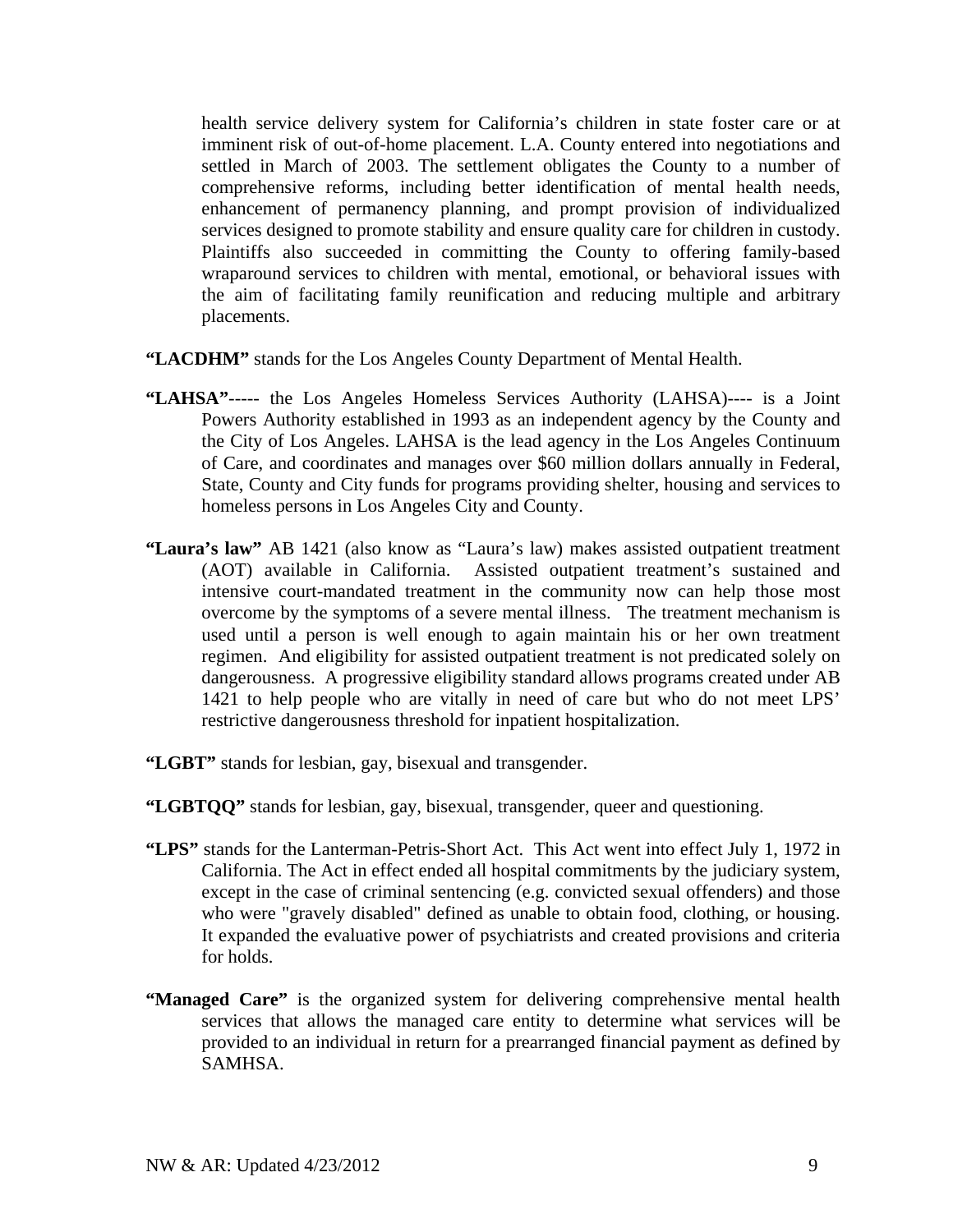- **"MCA"** stands for Maximum Contract Allowance. The predetermined budget agreed upon between LACDMH and contract providers. Providers are not allowed to bill over their MCA.
- **"Medi-Cal"** is the name of the Medicaid program in the State of California. It is jointly administered by the California State Department of Health Services and the Centers for Medicare and Medicaid Services (CMS), operating as a Medical Assistance Program under Title XIX of the Social Security Act.
- **"Medicaid Waivers."** In 1995: LACDMH worked with federal and state officials to negotiate an "1115 Medicaid waiver" to help L.A. County do a number of things, including: increasing the efficacy of health care delivery to large numbers of uninsured and coping with the decreased ability of private hospitals to provide uncompensated care. In 2010, LACDMH worked with state and federal officials to design a new waiver that would, ideally, balance Sacramento's desire to cut costs with LACDMH's mission to preserve the "whatever it takes" programs that are sometimes needed to ensure people's long-term mental health.
- **"Medical Model"** The medical model describes the approach to illness which is dominant in Western medicine. It aims to find medical treatments for diagnosed symptoms and syndromes and treats the human body as a very complex mechanism. Critics state that because mental illness cannot be diagnosed like heart disease or broken bones with ancillary tests that it contradicts the medical model of diagnosis and treatment. In addition, this model focuses on the disease (pathology) and the treatment course is determined by the diagnosis.
- **"Medical necessity"** is a United States legal doctrine, related to activities which may be justified as reasonable, necessary, and/or appropriate, based on evidence-based clinical standards of care. Medicare uses medical necessity as a way to determine if consumers should pay for goods or services. Medical necessity is used by mental health consumers to claim eligibility for Medicare.
- **"Medicare"** is a health insurance program administered by the United States government, covering people who are either age 65 and over, or who meet other special criteria, such as a disabling illness (i.e. severe mental illness). It was originally signed into law on July 30, 1965 by President Lyndon B. Johnson as amendments to Social Security legislation.
- **"Megan's law"** California's Megan's Law provides the public with certain information on the whereabouts of sex offenders so that members of local communities may protect themselves and their children. Megan's Law is named after seven-year-old Megan Kanka, a New Jersey girl who was raped and killed by a known child molester who had moved across the street from the family without their knowledge. In the wake of the tragedy, the Kankas sought to have local communities warned about sex offenders in the area. All states now have a form of Megan's Law.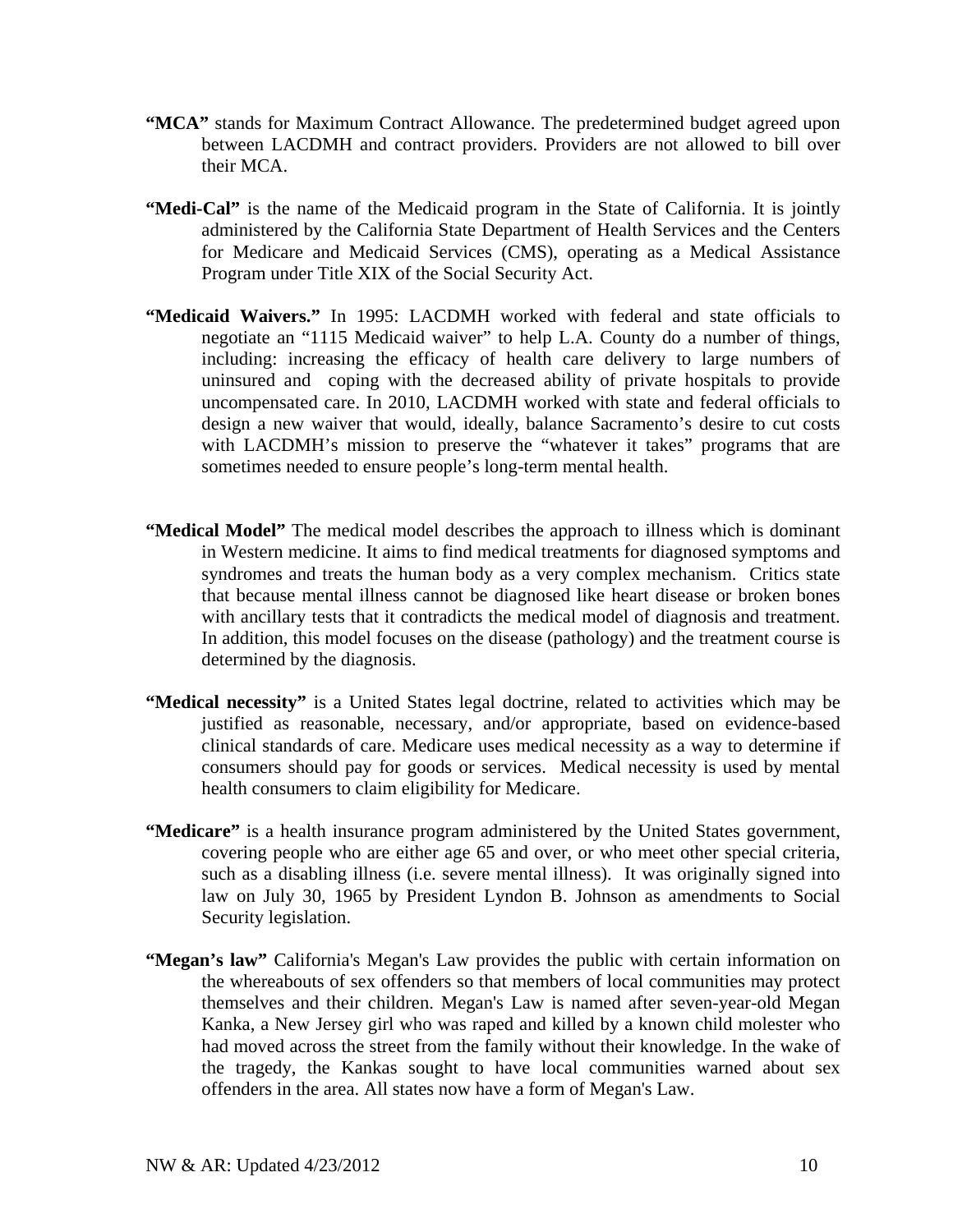- **"MET"** This is the Los Angeles County Sheriff's Department Mental Health Evaluation Team. This team responds to 911 or other calls requesting help with psychotic, suicidal or homicidal persons. They are authorized to hospitalize people against their will if they are too ill for outpatient treatment. The Long Beach Police Department also has a MET team called **LB MET**.
- **"MFT"** is a Marriage and Family Therapist.
- **"MHC"** is the Mental Health Commission. State law requires that each county have a Mental Health Board or Commission. Members are appointed by the Board of Supervisors for three-year terms. Those terms may be extended. Commissioners advise the Board of Supervisors and the Director of Mental Health on various aspects of local mental health programs.
- "MHSA" stands for the Mental Health Services Act. Proposition 63, (MHSA), became effective on November 2004. Through a 1% tax on personal income above 1 million dollars, the MHSA provides increased funding, personnel and other resources to help county mental health programs deliver recovery, wellness and resilience-oriented services and supports.
- **"MHSOAC"** is the Mental Health Services Oversight and Accountability Commission**.**  This commission was created by the MHSA.
- "MOU" stands for Memorandum of Understanding. MOU's are drafted to distribute information to staff and other Departments. An MOU outlines in writing, a clear understanding of the purpose, commitment, expectations, and responsibilities of parties involved.
- **"NAMI"** is the National Alliance on Mental Illness. Founded in 1979, NAMI has become the nation's voice on mental illness, serving as the nation's largest grassroots mental health organization dedicated to improving the lives of persons living with serious mental illness and their families. With the support of over 1100 state and local organizations across the country, NAMI is able to achieve its mission of advocacy, research, support, and education. The California chapter of NAMI is known as CAMI.
- **"OCA"** was the Office of Consumer Affairs. This office was created seven years ago and predates MHSA. This office has been involved in client movement and has been an advocate for consumers who are receiving services and those who wish to work or volunteer in system. This office also created Client coalitions as a means to advocate for consumers. This office merged into the Division of Empowerment and Advocacy, in 2007.
- **"Office of Family Advocate (OFA)"** The OFA addresses the needs of families as they seek to secure mental health services for their loved ones. OFA often works in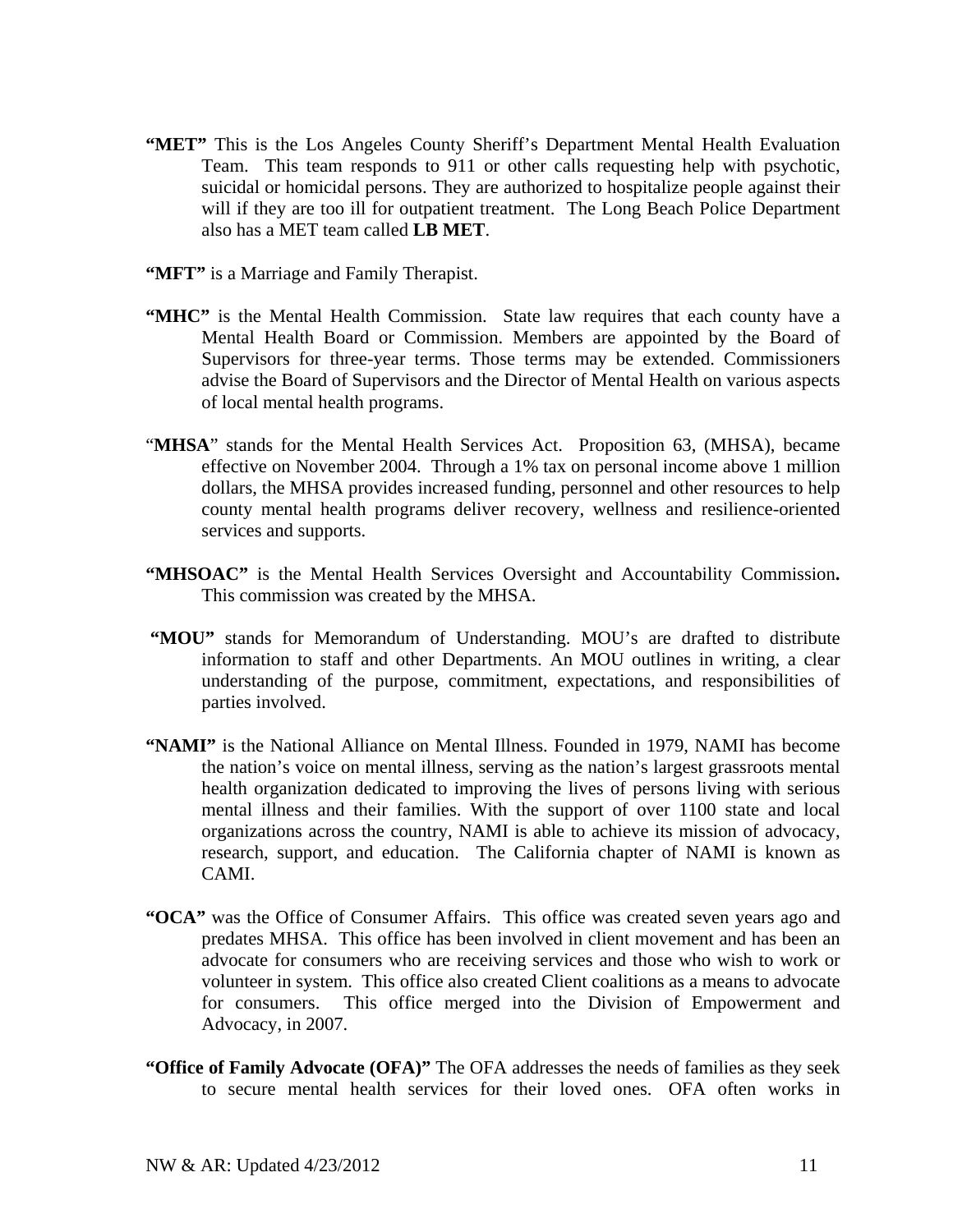collaboration with NAMI and has specifically done outreach to Spanish speaking families in LA County. This office is now under the Division of Empowerment and Advocacy.

- **"OMA**" is the Outcome Measure Application. OMA is used to measure client outcomes during intensive services such as FSP and FCCS.
- **"OMS (Office of Multicultural Services)"** The Office of Multicultural Services, established in December 1997, provides leadership direction to the California Department of Mental Health (CDMH) in promoting culturally competent mental health services within California's Public Mental Health System. The Office of Multicultural Services is charged with a leadership role in the development of the Cultural Competency Plan, ensuring culturally appropriate treatment intervention, services, and assessment in each of California's diverse counties. These elements are fundamental to the successful implementation and delivery of managed mental health services. Each county Mental Health Plan (MHP) is responsible for providing an annual Cultural Competency Plan to CDMH that enumerates the planned strategies for providing cultural and linguistically competent care.
- **"PAI"** stands for Protection and Advocacy Inc. This is an organization of lawyers that advocate for the disenfranchised. This organization has been involved in suing the state to ensure funding for specific programs, including mental health programs.
- **"PAP"** stands for Patient Assistance Program. PAP is a program by pharmaceutical companies to provide free medication to indigent clients that are unable to afford their prescriptions.
- **"Parity"** On July 1, 2010, a new set of federal rules went into play to prohibit group health insurance plans—typically offered by employers—from restricting access to care by limiting mental health benefits and requiring higher patient costs than those that apply to general medical or surgical benefits. The new law requires that any group health plan that includes mental health and substance use disorder benefits along with standard medical and surgical coverage must treat them equally in terms of outof-pocket costs, benefit limits and practices such as prior authorization and utilization review. But in May 2010, insurance companies and employer groups began lobbying the Obama Administration to delay and rework the rules on "mental health parity." Insurers and many employers supported the law, but they say the rules go far beyond the intent of Congress and would cripple their cost-control techniques while raising out-of-pocket costs for some patients. Advocates for patients generally support the rules, saying they will eliminate many forms of insurance discrimination against people with mental illness. By mid-2010 the outcome of the debate remained uncertain.
- **"Patient's Rights Office"** The Patients' Rights Office of the Los Angeles County Department of Mental Health was created in response to legislation requiring each county mental health director to appoint a patients' rights advocate(s) to protect and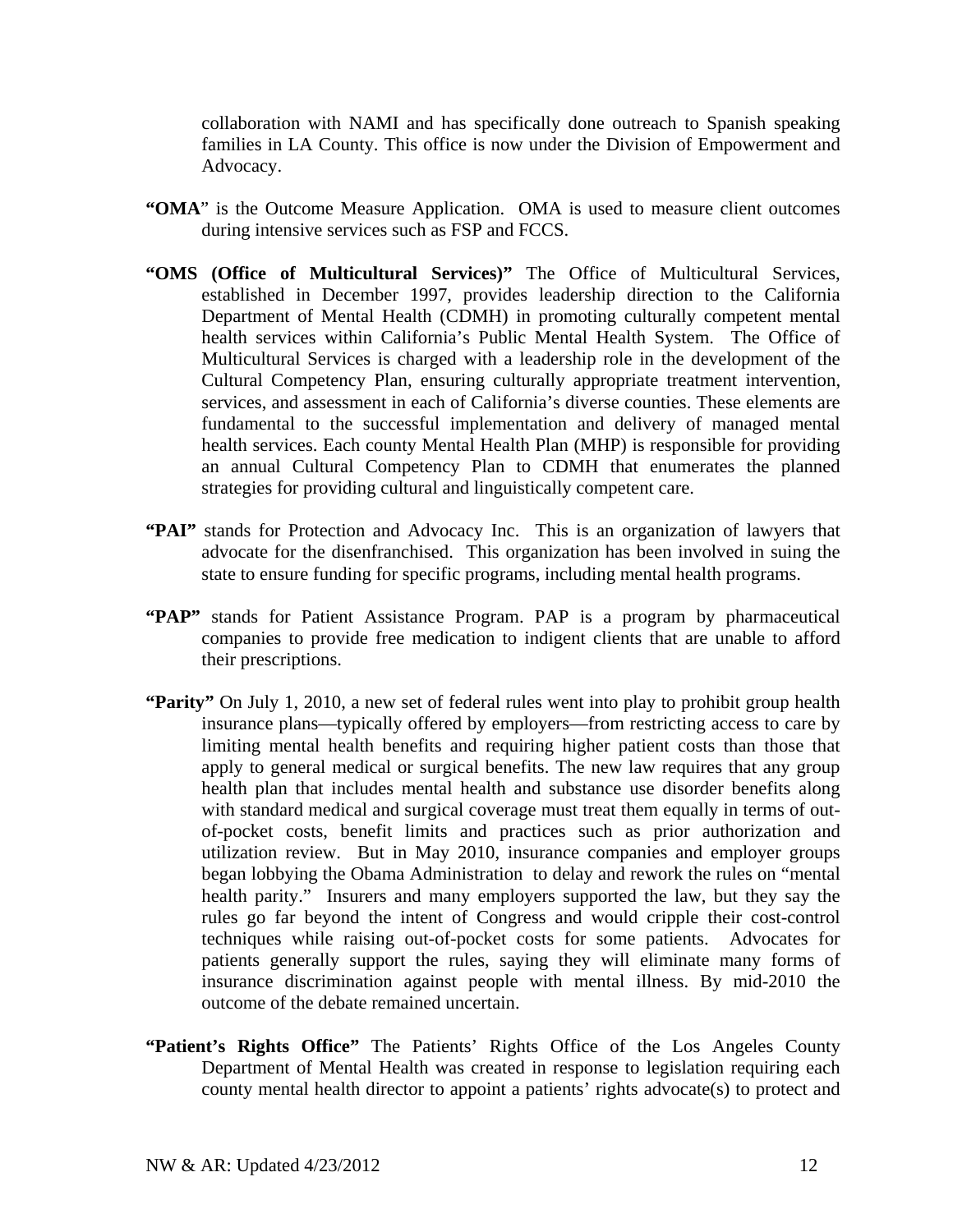further the Constitutional and statutory rights of mental health care recipients. Some of the duties of this office include; investigation of complaints, representation of patients at certification review and medication capacity hearings, beneficiary services program, residential care advocacy, minors' rights program, jail advocacy program, LPS designation functions, training and consultation, monitoring Electroconvulsive treatment (ECT), data collection, legislative interaction, missing person locator and peer advocacy program.

- **"PBC"** stands for Performance Based Contracting. PBC ties the contractor's payment and contract extension to their achievements or program outcomes.
- **"Peer to Peer"** is a unique, experiential learning program for people with any serious mental illness who are interested in establishing and maintaining their wellness and recovery. The course was written by Kathryn Cohan McNulty, a person with a psychiatric disability who is also a former provider and manager in the mental health field and a longtime mutual support group member and facilitator. The program is offered through NAMI.
- **"PEI"** stands for Prevention and Early Intervention. This is the second of the five Mental Health Services Act plans. MHSA requires that CDMH reaches out to five key areas, called "sectors," in making the plans for how to do prevention and early intervention for mental illness. The five required sectors are underserved communities, education, health, social services and law enforcement. The plan will contain programs for all ages groups, possibly some universal programs for all residents of LA County (ex: suicide prevention) and some programs that target specific groups at risk for mental illness (ex: childhood abuse survivors).
- **"PET"** is the psychiatric evaluation team. PET responds to calls to evaluate whether someone needs to be hospitalized. This term is not used as much in LACDMH anyone because the LA police department and the sheriff's department have their own names for these teams for example SMART and MET.
- **"PMRT"** is the Psychiatric Mobile Response Team.
- **"Project 50"** as known as the Homeless Initiative Act, targets 50 of the most vulnerable homeless individuals on Skid Row and provided them with supportive services including housing and mental health. As of late 2008, 49 of the 50 individuals had been located and linked to housing and supportive services.
- **"Promising Practice"** means programs and strategies that have some quantitative or qualitative data showing positive outcomes over a period of time, but do not have enough research or replication to support generalized outcomes. A promising practice has an evaluation design in place to move towards demonstration of effectiveness; however, it does not yet have evaluation data available to demonstrate positive outcomes. These practices have support from communities or providers. In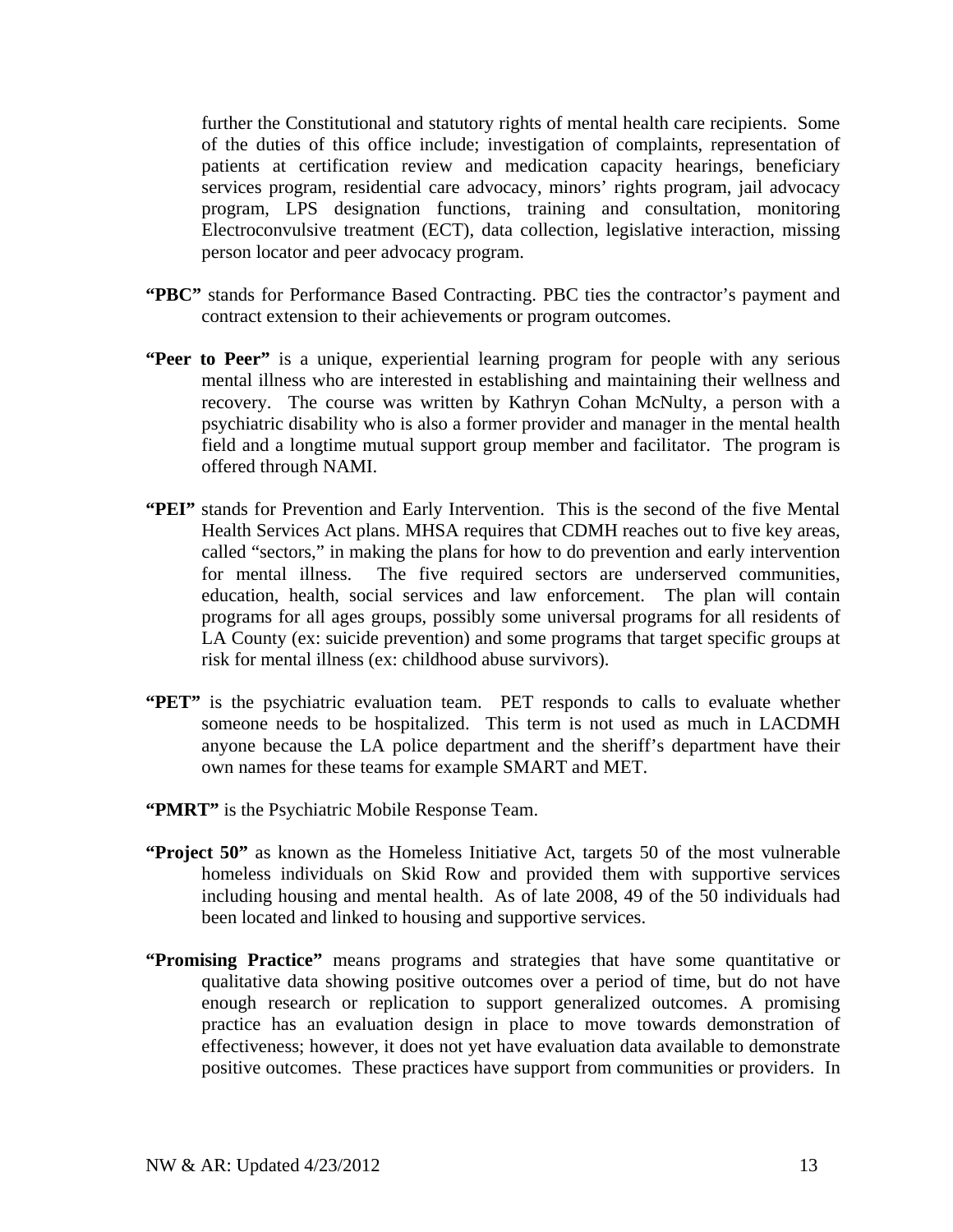addition, promising practices are especially relevant in ethnic communities that do not have the means to perform research studies to support their practices.

- "**Proposition 63 (Prop. 63)**" is the ballot initiative which passed in November 2004, and became the Mental Health Services Act (MHSA) of 2004.
- **"Prudent Reserve"** The Mental Health Services Act requires that some of the funding not be spent but instead be put in a special account that can be used at a later date when other funding sources are cut. For example, before the MHSA, counties would spend all the money they were given in a year because if they did not spend it, it would be absorbed back into the state budget and they would lose it. This would then leave counties vulnerable without any extra money to fall back on during years when state or federal budgets for mental health were cut. The Prudent Reserve is like a savings account for a rainy day for mental health and that money can stay in each county's account for 3 years after which it is absorbed into a statewide account that is controlled by the CDMH.
- **"PGO"** stands for the Public Guardian Office. The Pubic Guardian Office received referrals from mental health professionals who wish to evaluate clients for both "grave disability" and mental disorder. The Director of the Los Angeles County Public Guardian Office acts as the conservator for individuals' and their estate when the court has determined, based on the results of the evaluation, that the individual can not provide for their basic needs of food, clothing, and shelter.
- "**Re-alignment Money**" In the 1960s, mental hospitals were closed with the promise that community based services would be provided. However, there was no funding for these services and so they failed to materialize. In 1992, the State of California passed a law that allocated a percentage of the vehicle license tax and sales tax to be given to support mental health services. This tax was "re-aligned" to mental health to guarantee funding for services. This funding became known as "re-alignment money."
- "**Recovery Model**" is a goal for mental health care, in which consumers are able to selfdirect their lives in a positive manner outside of a mental health system. Recovery will be individualized for every person.
- **"RFP"** stands for Request for Proposal. LACDMH creates a Request for Proposal when they are seeking a new program or working with a new contracted agency. An RFP is the way the LACDMH advertises to the community that they would like to contract a new program and agencies are invited to submit a proposal (similar to an application) to provide the program and receive the funding.
- "**RFS**" stands for Request for Services. An RFS is a solicitation based on proposed solutions in response to a defined need of the County. After evaluation of submitted Proposals, Contract(s) are recommended for award to the Proposer(s) who submits the Proposal deemed to be in the overall best interest of the County (generally the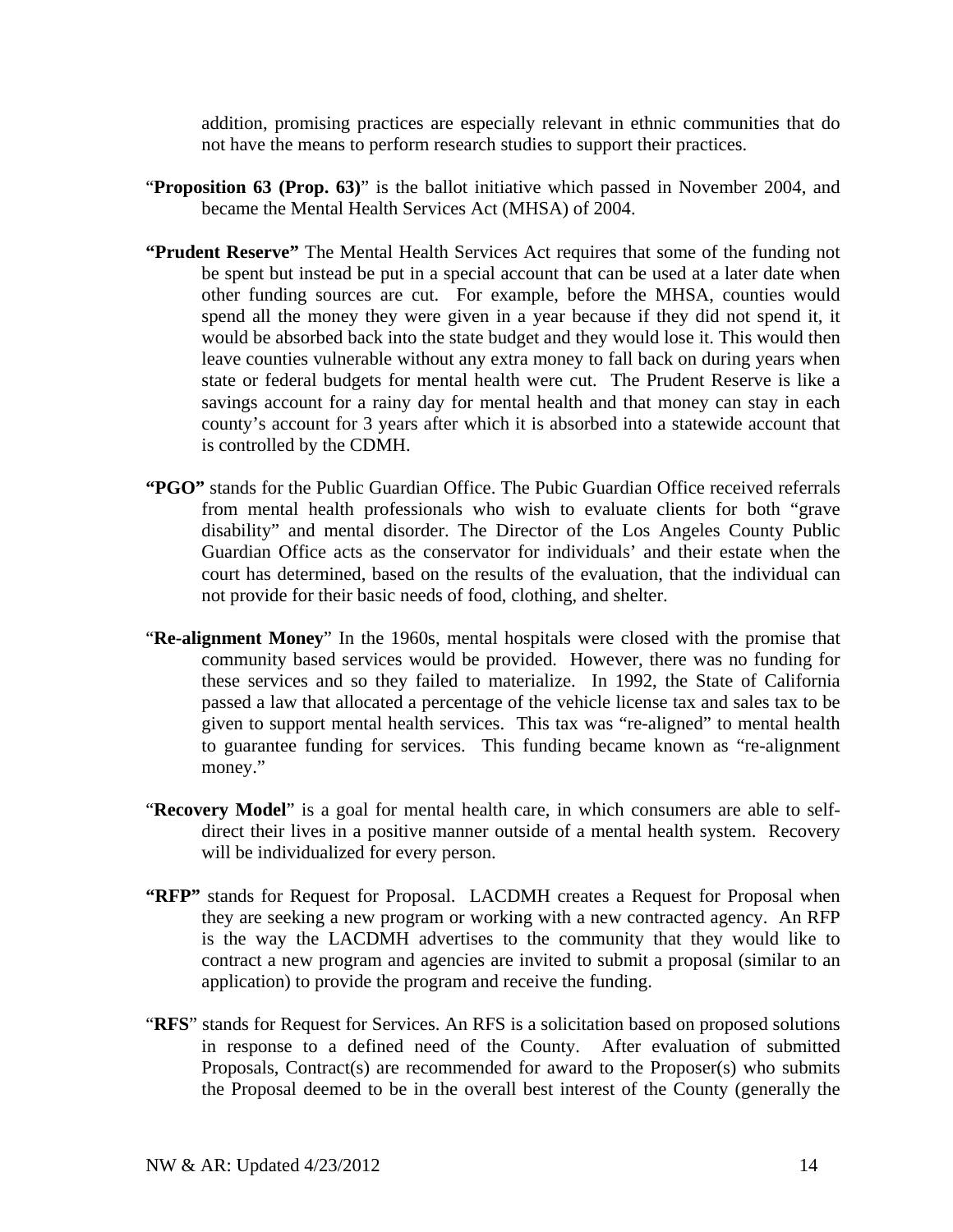highest-ranking Proposer). An RFS is used when the county wants to add an additional service to an already existing program or contract agency.

- **"RFI"** stands for Request for Information. LACDMH uses the RFI when they want to solicit ideas about possible ways to address needs in the County and they are unsure of how to best meet these needs. Agencies are invited to submit their ideas for possible programs which are then reviewed and a program strategy is selected.
- **"RFSQ"** stands for Request for Statement of Qualification. LACDMH receives many Requests for Services from agencies seeking funding but many of the agencies do not meet the requirements of the proposal. Therefore, LACDMH created a filtering process or a pre-application process in which agencies submit a short statement verifying that they can meet the requirements (financial stability, staff, facilities, etc.) before they can submit the much longer RFP or RFS.
- **"SAAC"** stands for Service Area Advisory Council. Each of the eight service areas in LA County have an advisory council of stakeholders and community members that meet to advise LACDMH on current and future policies and practices (*See SAAC chart attached for contact information*).
- "**SAMHSA**" stands for Substance Abuse and Mental Health Services Administration. SAMHSA is a division of the United States Department of Health and Human Services. SAMHSA provides federal funding (known as the SAMHSA Block Grant) to counties for mental health programs.
- **"SD"** stands for Supervisory District. There are five Supervisors in Los Angeles County and each has their own district. *(See Board of Supervisors above)*
- **"SED"** stands for Serious Emotional Disturbance which refers to a child who (1) has one or more mental disorders as identified in the most recent edition of the Diagnostic and Statistical Manual of Mental Disorders, other than a primary substance abuse disorder or developmental disorder, that result in behavior inappropriate to the child's age according to expected developmental norms, and (2) who meets the criteria in paragraph (2) of subdivision (a) of Section 5600.3 of the Welfare and Institutions Code.
- **"Service Extenders."** Service Extenders are volunteer peer counselors who work with licensed mental health professionals to find and help older adults with mental illness whose needs aren't being met. Minimizing the social isolation felt by many seniors, Service Extenders deliver services in community settings where older adults congregate—such as health clinics, faith-based institutions and senior centers. To meet with seniors who have trouble getting out, Service Extenders also visit senior housing complexes and even seniors' own homes. Since many older adults are affected by the stigma of mental illness and will not go to mental health clinics, Service Extenders are always out trolling the field.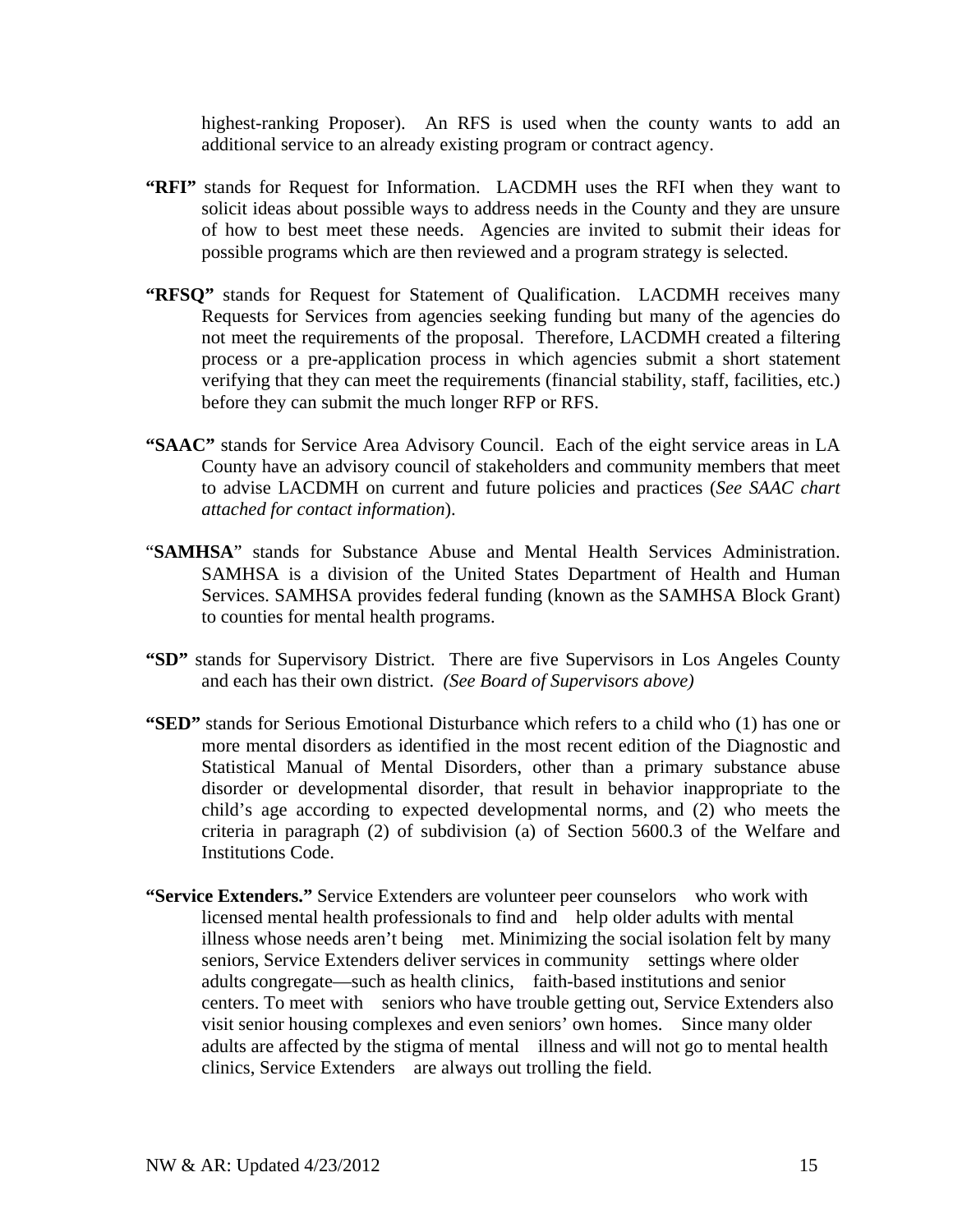- **"Short-Doyle Act"** was implemented in 1957. The act was designed to organize and finance community mental health services for persons with mental illness through locally administered and locally controlled community health programs.
- "SMART" is the Los Angeles City Police Department System-wide Mental Assessment Response Team. This team responds to 911 or other calls requesting help with psychotic, suicidal or homicidal persons. They are authorized to hospitalize people against their will if they are too ill for outpatient treatment.
- **"SOC"** stands for system of care. **CSOC** refers to Children System of Care, **ASOC** refers to Adult System of Care and **OASOC** refers to Older Adult System of Care.
- **"SLT"** is the System Leadership Team. This team was created by the Delegates (see above) during the first MHSA plan, the Community Supports and Services (CSS) plan in order to have a smaller decision making body to address specific concerns. The SLT is made up of Delegates, stakeholders and LACDMH staff. Currently, the SLT serves as an oversight committee for the implementation and revision of the CSS plan and eventually the other MHSA plans once they are put into practice.
- "SMI" stands for severely mentally ill. SMI can be severe and persistent but people can recover from it. SMI includes mental, behavioral and emotional disorders. SMI symptoms cause functional impairment and/or substantially interfere with or limit one or more major life activities. This term applies only to adults.
- **"SPA"** stands for Service Planning Area. Los Angeles County is divided into eight SPA's for planning purposes. Each SPA is responsible for planning and implementing services for their constituents within their boundaries. Most County Departments (i.e. Department of Children and Family Services, etc.) utilize SPA's to organize service delivery. Service Area (SA) is the equivalent to SPA within the Los Angeles Department of Mental Health.
- **"SSDI"** is Social Security Disability Income.
- **"SSI"** is Supplemental Security Income.
- "**Stakeholder**" is either a person or group of people who impacts or is directly impacted by mental health services or, a person who represents others' interests relative to mental health services.
- **"Tarasoff"** *Tarasoff v. Regents of the University of California* was a case in which the Supreme Court of California held that mental health professionals have a duty to protect individuals who are being threatened with bodily harm by a patient. The original 1974 decision mandated warning the threatened individual, but a 1976 rehearing of the case by the California Supreme Court called for a "duty to protect" the intended victim. The professional may discharge the duty in several ways, including notifying police, warning the intended victim, and/or taking other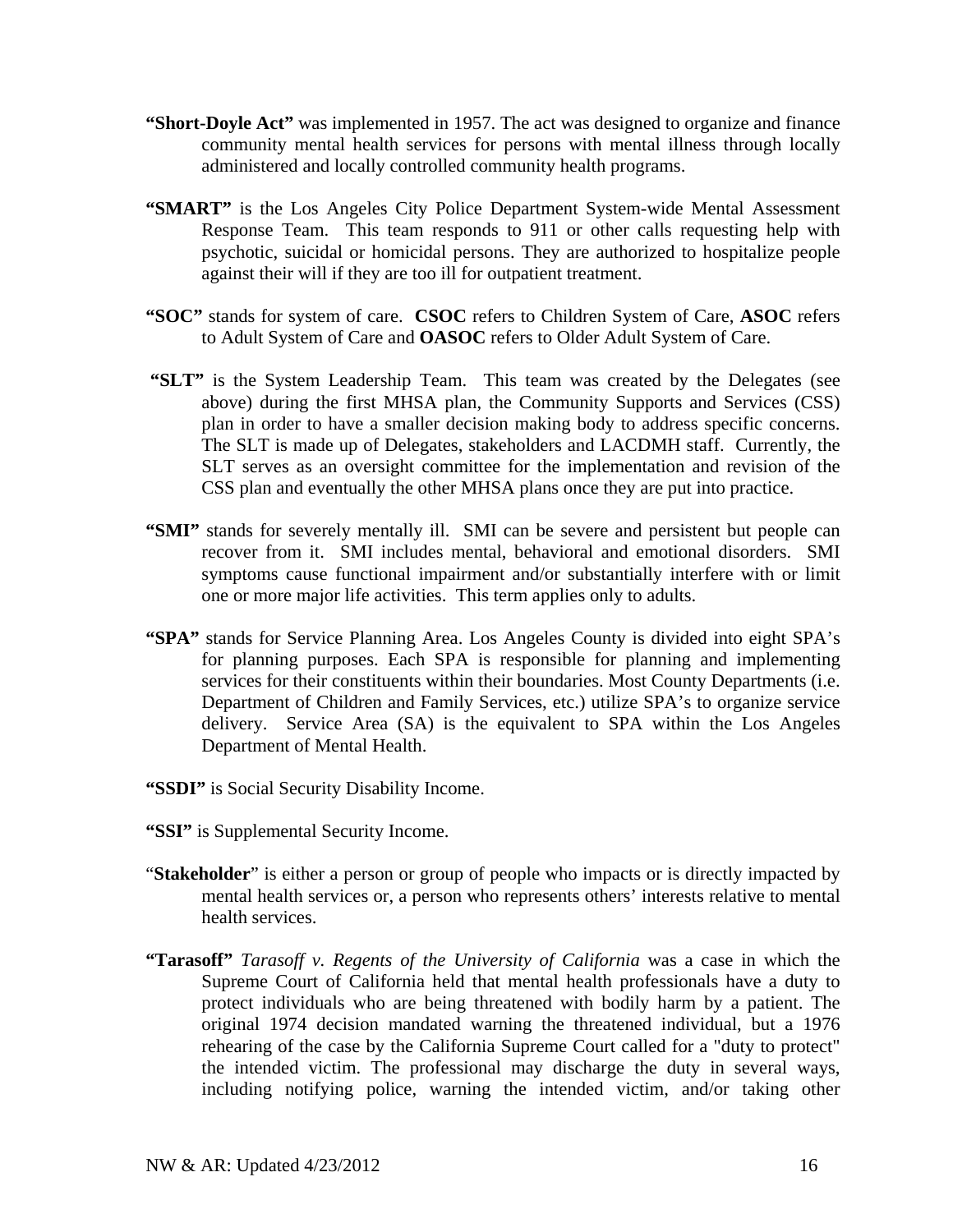reasonable steps to protect the threatened individual. On June 21, 2001, Geno Colello asked his father to loan him a gun. When his father refused, Colello said he would get another gun and "kill" the "kid" who was then dating his ex-girlfriend. Colello's father relayed this threat to Goldstein, his son's psychotherapist, who urged him to take Colello to Northridge Hospital Medical Center. Later that evening a hospital social worker evaluated Colello. Colello's father told the evaluator about his son's threat. Colello was admitted to the hospital as a voluntary patient but discharged the next day. The following day he shot and killed Ewing and then himself. The California Court of Appeal concluded in *Ewing v. Goldstein* and *Ewing v. Northridge Hospital Medical Center* that the defendants' duty to warn could have been triggered by the statements Collelo's father made to Goldstein and the social worker regarding his son's threats. The court saw no difference between threats conveyed directly by the patient and those related by an immediate family member of the patient.

- "TAY" means Transition Age Youth. This term applies to youth and young adults between the age 16 and 25. This age group became a focus of treatment in the MHSA.
- **"Threshold Language"** The California Department of Mental Health tracks how many people are served in each county in mental health. If a county has 3,000 Medi-Cal consumers that speak a certain language then that language becomes a "threshold language" and the county is required to provide services and written materials in that language. Los Angeles County has 13 threshold languages; most counties have 1-3 languages. These languages are Armenian, Cambodian/Khmer, Cantonese, Farsi, Korean, Mandarin, other- Chinese, Russian, Spanish, Tagalog, and Vietnamese.
- "**Transformation**" this term is applied to the overall change in the Mental health system that now focuses not just on providing services but seeing outcomes. There is now a system of accountability in place to measure the effectiveness of our services to ensure that we are employing the recovery model and seeing positive results. Evidence based practices (EBP) and Full service partnerships (FSP) are two ways that transformation of the system is evident.
- "**Unserved**" is an individual in need of mental health services but fails to receive services.
- **"Inappropriately served"** are clients currently receiving mental health services but services are not culturally appropriate to meet the client's needs.
- **"UREP"** stands for Under Represented Ethnic Populations. Examples of these populations are Native American, African-American, Hispanic/Latino, Asian/Pacific Islander, African Refugee, Other Refugee groups, Lesbian/Gay/Bisexual/Transgender and other underserved communities.
- **"Vision"** refers to the Los Angeles County Department of Mental Health vision statement: "The Los Angeles County Department of Mental Health (LADMH) strives to make our community better by providing world class mental health care. We improve the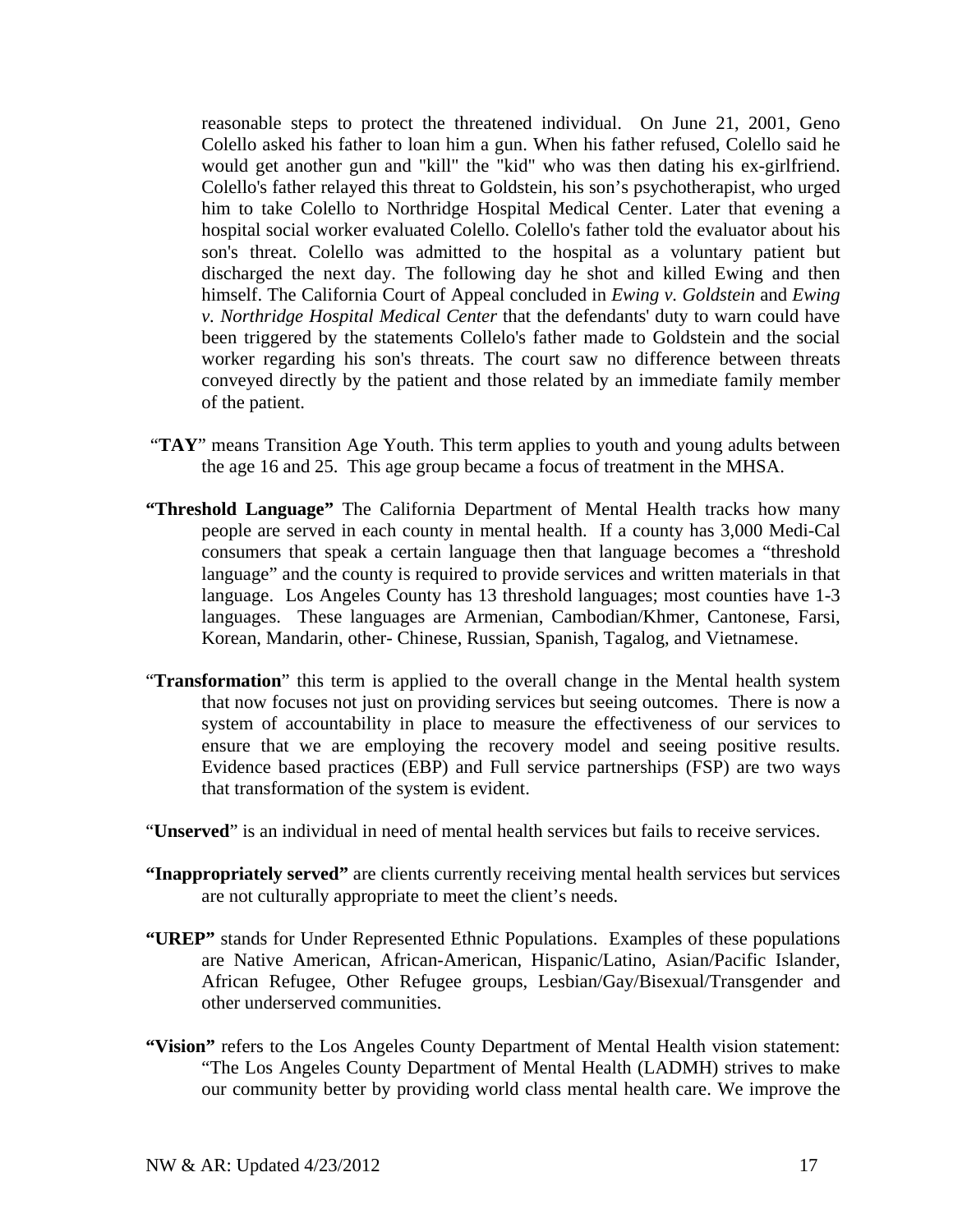lives of thousands of people each year because we believe treatment works and recovery is possible."

- **"Wellness Center"** MHSA-funded "Wellness Centers" are designed to infuse our entire system with the philosophy and principles of recovery. Multicultural, welcoming environments, Wellness Centers provide a place where clients help one another achieve community reintegration, wellness and meaningful social connections. About one-half of all staffers at the centers are "peers," people treated by the mental health system who are now helping others. These consumer- driven or "clientrun" centers try to increase people's self- reliance and community involvement by providing a comprehensive array of self-help, educational, social, and recreational activities. Wellness Centers have served 12,199 people since January 2007; in 2010 they are expected to serve more than double that.
- "**WET**" stands for Workforce, Education and Training. This is one of the five plans of the Mental Health Services Act that focuses on improving the capacity of mental health professionals in implementing the recovery model and transforming the mental health system
- **"Whatever It Takes"** refers to a wide array of clinical and supportive services beyond mental health care, such as housing and employment services, for individuals with a serious mental illness or a serious emotional disturbance to support recovery and/or resilience. The approach helps individual and families regain their lives. For most clients, full recovery requires more than clinical interventions.
- **"Wraparound"** The process of providing individualized, comprehensive, community-based services and supports to children and youth with serious emotional and/or behavioral disturbances so they can be reunited and/or remain with their families and communities. Wraparound helps families develop an effective support network, increase their competence and teaches them new skills for managing the specials needs of their child. Wraparound is one of the effective services that children's MHSA-funded programs are built upon.